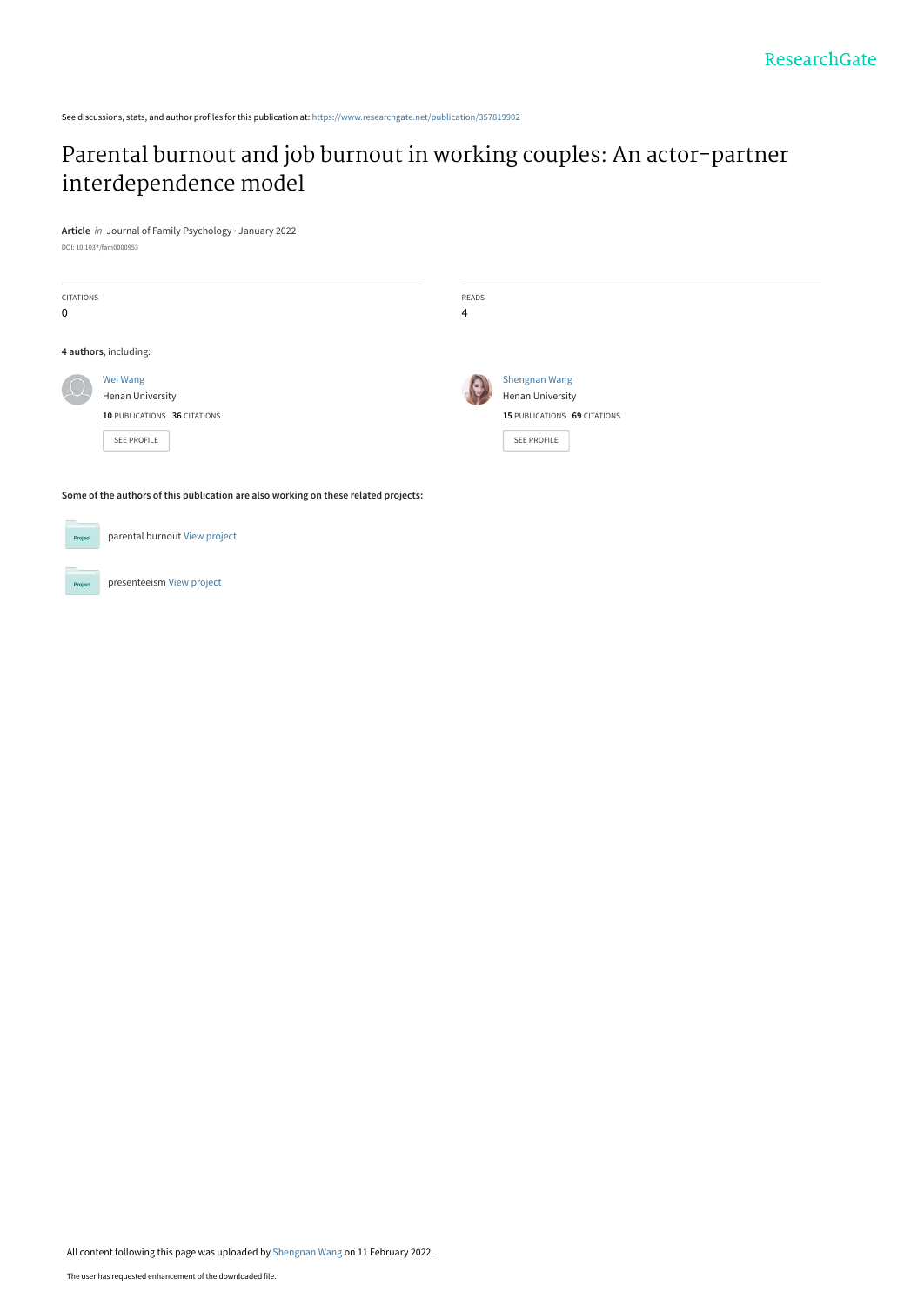# **Journal of Family Psychology**

### **Parental Burnout and Job Burnout in Working Couples: An Actor–Partner Interdependence Model**

Wei Wang, Shengnan Wang, Shen Chen, and Yongxin Li Online First Publication, January 13, 2022. http://dx.doi.org/10.1037/fam0000953

### **CITATION**

Wang, W., Wang, S., Chen, S., & Li, Y. (2022, January 13). Parental Burnout and Job Burnout in Working Couples: An Actor– Partner Interdependence Model. Journal of Family Psychology. Advance online publication. http://dx.doi.org/10.1037/fam0000953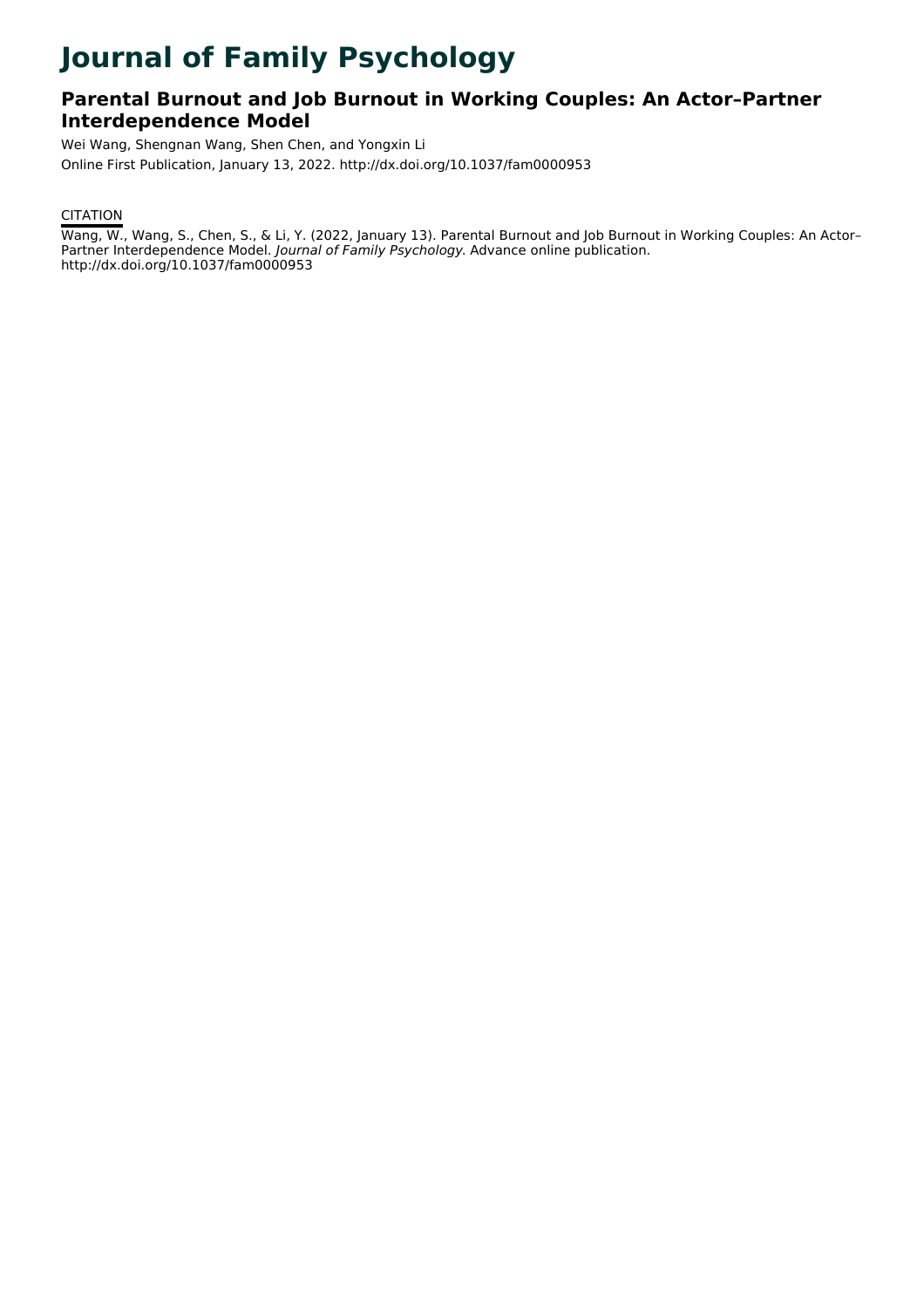

© 2022 American Psychological Association

<https://doi.org/10.1037/fam0000953>

## Parental Burnout and Job Burnout in Working Couples: An Actor–Partner Interdependence Model

Wei Wang, Shengnan Wang, Shen Chen, and Yongxin Li Institute of Psychology and Behavior, Henan University

Recently, there has been considerable interest in studying parental burnout. Yet, little is known about the relationship and mechanisms underlying different kinds of burnout nor is much known about the dual-earner contexts within which these processes occur. This study aimed to examine the spillover effect of parental burnout on job burnout and the crossover effect between spouses simultaneously. In addition, the mediating effect of work–family conflict was also examined. By taking the family as a unit, data were collected on three different occasions within dual-earner couples. Participants were middle school students' parents ( $N =$ 103 dyads); both were employed; self-employed or working-at-home parents were excluded from the sample. The results of an actor–partner interdependence model revealed that the spillover effect of parental burnout on job burnout and the mediation effect of work–family conflict were significant. In addition, the partner effects were also significant, in which parental burnout significantly affected their spouses' job burnout, directly or indirectly. The results suggest that parental burnout and job burnout are closely related, and individuals should take a comprehensive perspective when dealing with stress or burnout stemming from family or work areas.

Keywords: parental burnout, job burnout, work–family conflict, actor–partner interdependence model

As the concept of burnout expanded from work areas to others, such as marriage (couple burnout; Pines, 1987) and parenting (parental burnout; Pelsma et al., 1989), few studies examined the relationship between different kinds of burnout. Pines et al. (2011) and Dacey (2019) examined the relationship between couple burnout and job burnout. However, the relationship between parental burnout and job burnout needs further discussion. Researchers have suggested that the role of parents has long been considered a means

Shengnan Wang **D** <https://orcid.org/0000-0001-7257-7560> Yongxin Li **b** <https://orcid.org/0000-0002-6231-9258>

This manuscript was supported by 2020 postdoctoral start-up foundation of Henan Province (K21045Y).

The authors declare that the research was conducted in the absence of any commercial or financial relationships that could be construed as a potential conflict of interest.

The studies involving human participants were reviewed and approved by the Research Ethics Committee of the Institute of Psychology and Behavior, Henan University. Written informed consent to participate in this study was provided by the participants.

All authors listed have made a substantial, direct, and intellectual contribution to the work. Material preparation, data collection, and analysis were performed by Wei Wang, Shengnan Wang, Shen Chen, and Yongxin Li. The first draft of the manuscript was written by Wei Wang and all authors commented on previous versions of the manuscript. All authors read and approved the final manuscript.

The data sets generated for this study are available on request to the corresponding author.

The research plan was not preregistered elsewhere.

Correspondence concerning this article should be addressed to Yongxin Li, Institute of Psychology and Behavior, Henan University, Jinming Avenue, Kaifeng, Henan Province 475000, China. Email: [liyongxin@](mailto:liyongxin@henu.edu.cn) [henu.edu.cn](mailto:liyongxin@henu.edu.cn)

of achieving nurturing goals (Mikolajczak & Roskam, 2020). Parents may emphasize their parenting role over other roles. Their experience in the family domain may affect their experience in the workplace, and their stress and burnout symptoms stemming from parenting activities may also affect their work stress and burnout (Wang et al., 2021). However, few studies have focused on the effects and mechanisms of parental burnout on job burnout. Therefore, this study aimed to examine the impact of parental burnout on job burnout and the mediation effect of work–family conflict.

### From Job Burnout to Parental Burnout

The conception of "burnout" first emerged in the workplace to describe the extremely exhausted state of people working in human services (Freudenberger, 1974). Maslach and Jackson (1981) defined burnout as a series of symptoms, including emotional exhaustion, depersonalization (or cynicism), and a reduced sense of achievement. The emotional exhaustion component, which is considered the central concept of burnout, refers to feelings of being overwhelmed and depleted of emotional and physical resources. Depersonalization refers to a distant attitude toward the service object of the job. The reduced sense of achievement refers to feelings of incompetence and a lack of achievement and productivity at work. In the past few decades, burnout has attracted considerable attention. Researchers and practitioners have published numerous studies on its measurement, antecedents, consequence variables, and interventions (Awa et al., 2010; Schaufeli et al., 1993; Shirom, 2003).

The concept of burnout has expanded with the rapid development of research on it. Pines and Aronson (1988) indicated that burnout occurs in all areas that can give people a sense of value and meaning. Taking concerted action, researchers began to notice that burnout could happen in parenting activities; the theme of parental burnout has recently aroused considerable interest among researchers (Roskam et al., 2021). Sánchez-Rodríguez et al. (2019) indicated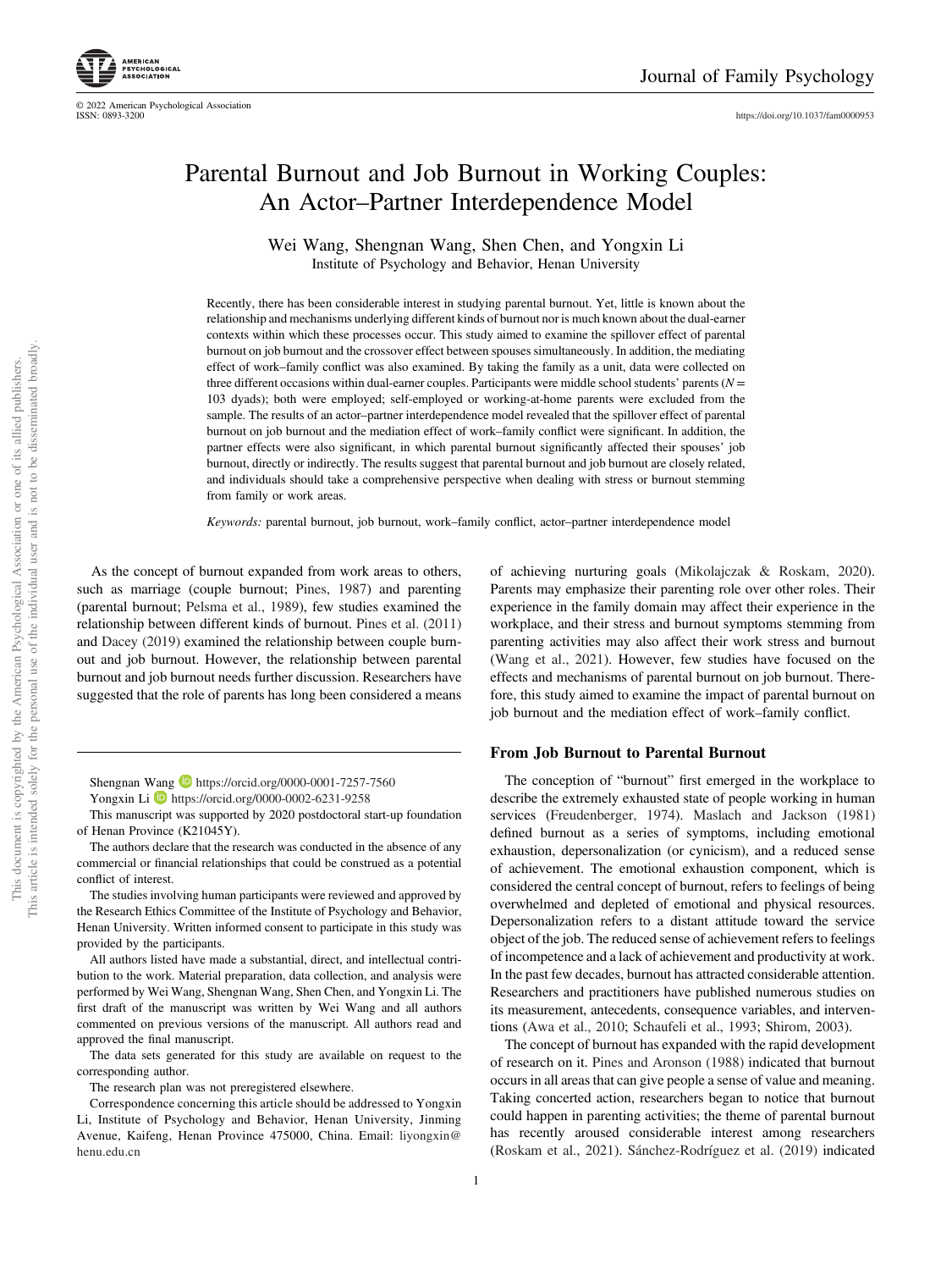in their review that there were 39 articles regarding parental burnout since the publication of the first empirical study on the theme (Pelsma et al., 1989); most of these were published after 2010. In addition, a special issue concerned with parental burnout was also published in the journal of New Directions for Child and Adolescent Development in 2020, which further attracted the attention of researchers and accelerated its development (Mikolajczak & Roskam, 2020).

Parental burnout refers to a series of negative symptoms that result from a chronic imbalance of parenting stress over resources (Mikolajczak & Roskam, 2018). The symptoms include emotional exhaustion from the partnering role; parents get up in the morning and think about facing another day with their children; they feel emotionally drained even if they have not begun to take care of them. Comparing themselves with their past selves, they feel they are no longer the parents they used to be. They feel they are not living up to their parent role, become emotionally distant from their children, and are unable to invest emotional resources in them (Roskam et al., 2018).

### The Spillover Effect of Parental Burnout on Job Burnout

The notion of parental burnout stems from job burnout, typically present simultaneously, as indicated in relevant research. Mikolajczak et al. (2020) and Wang et al. (2021) reported that job and parental burnout items were loaded on different factors. Job burnout has more pronounced consequence variables in the workplace, while parental burnout has a stronger predictive effect on the consequence variables in the family domain. In addition, through a multiwave design and cross-lagged model, Wang et al. (2021) explored the causal relationship between jobs and parental burnout. Their results supported the fact that the predictive effect of parental burnout on job burnout was generally stronger than vice versa in both fathers and mothers. Their work suggested that parental burnout and job burnout are two different concepts, and parental burnout may trigger job burnout.

In the working couple family situation, husbands and wives may suffer from parental and job burnout simultaneously. Naerde et al. (2000) indicated that mothers combine professional work and childcare and face higher stress levels, anxiety, and depression. According to the Conservation of Resources (COR) Theory, individuals have limited resources and seek to protect and promote them. Perception of resource loss, threat to resources, or inability to gain new resources can result in stress responses (Hobfoll, 1989). Parents with a long-term imbalance of resources and stressors related to parenting may develop parental burnout (Mikolajczak & Roskam, 2018). In other words, the occurrence of parental burnout means a lack of individual resources. In this situation, they have fewer available resources for the workplace, suggesting parental burnout may have a direct spillover effect on job burnout. People are also becoming increasingly aware of the significance of family. According to the results of the world values survey (WVS), the importance of work centrality has decreased significantly among young people (Lukeš et al., 2019; Twenge & Kasser, 2013). Moreover, the number of people who believe that family is important has increased from 62% in 1990 to 85.7% in 2013. Therefore, in line with the results of prior studies (Wang et al., 2021), Hypothesis 1 proposes that parental burnout would be positively related with job burnout.

### The Mediation Effect of Work–Family Conflict

The work–home resources model (ten Brummelhuis & Bakker, 2012) indicates that with limited resources, burned-out parents may find it difficult to allocate resources in the work and family domains and fail to meet the requirements of family and workplace simultaneously. Some researchers indicated that work-related stress may spillover into one's personal or family life by negatively affecting one's physical and emotional interactions with one's family or significant other (Hall et al., 2010). On the contrary, home stress also could lead to work-related stress; for instance, arguments with a spouse could lead to arguments at work, and arguments with children could lead to overloads at home and work (Bolger et al., 1989). In the domain of work–family relationship, the most commonly used variable is work–family conflict. It connects the two fields of family and life. For instance, Ko and Hwang (2021) found that job demands were negatively related with fathers' parenting involvement, and this relationship was mediated by work–family conflict. Furthermore, through a longitudinal design, Kayaalp et al. (2021) reported that the relationship between caregivers' burden and mental health was mediated by work–family conflict. Therefore, with higher parental burnout, working couples may experience a higher level of work–family conflict. Consequently, individuals need to invest more resources to resolve conflicts and restore balance, leading to increased resource consumption. Individuals may have fewer available resources in the workplace and aggravate the symptoms of job burnout. Therefore, the relationship between parental burnout and job burnout may be mediated by work–family conflict. Accordingly, Hypothesis 2 proposes that the relationship between parental burnout and job burnout would be mediated by work–family conflict.

### The Crossover Effect Between Spouses

The crossover effects between spouses were also explored in this study. In dual-earner families, both fathers and mothers need to take responsibility for working and parenting. According to family systems theory (Cook & Kenny, 2005), parental burnout may occur in the family system. An individual's parental burnout level may not only be affected by themselves but also by their spouse. Their parental burnout would be highly correlated. Therefore, the consequence of parental burnout may also crossover to their spouse (Nelson et al., 2009). According to the COR theory, burned-out individuals may feel exhausted of their emotional resources, and they have no more resources to invest in family activities. Therefore, their spouses have to devote more resources to the family load, resulting in more work–family conflict and job burnout. Combined with Hypothesis 2, Hypothesis 3 proposes that the parental burnout of one parent would be positively related with the job burnout of the other, and this relationship would be mediated by their and their spouse's work–family conflict.

The dyadic effect of parental and job burnout among working couples is more appropriately portrayed by the actor–partner interdependence model (APIM; Ledermann et al., 2011). Specifically, the APIM allows for simultaneous examination of both actor effects (i.e., spillover effects of parental burnout on their own job burnout) and partner effects (i.e., crossover effects of parental burnout experiences on their spouse's job burnout) and the mediation effect of work–family conflict in the same model.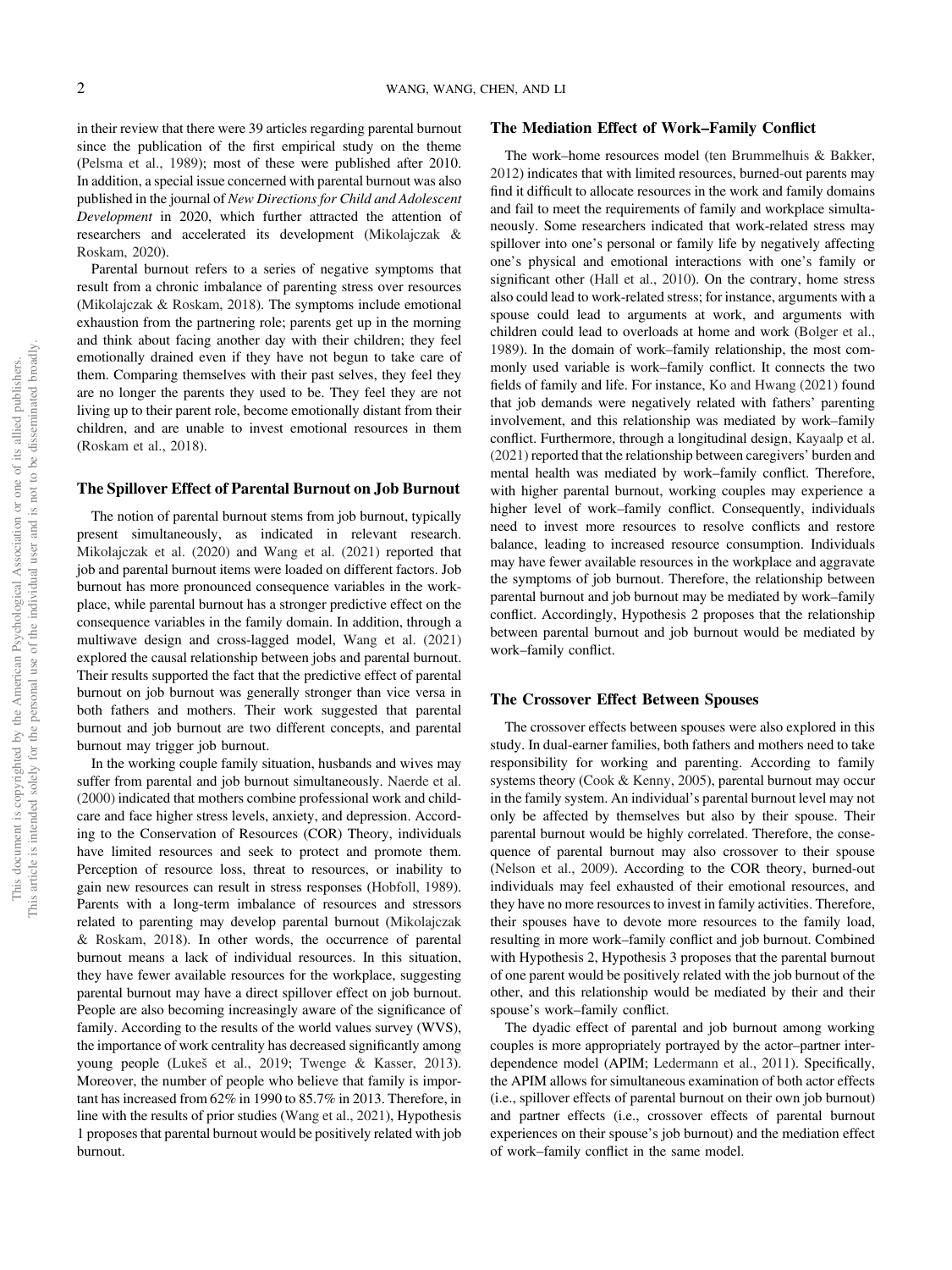### The Present Study

Above all, the present study aimed to explore the spillover effect of parental burnout on job burnout and the crossover effect between spouses. The present study takes family as the unit, collecting data on three different occasions by a longitudinal study design. Parental burnout is the independent variable (collected at the first time), work–family conflict is the mediating variable (collected at the second time), and job burnout is the dependent variable (collected at the third time). The research framework is illustrated in Figure 1.

Since middle school students are in their adolescent years, their physical development is rapid, while their psychological development is limited. This imbalance between physical and psychological development makes teenagers face various psychological crises (Lin, 2018), which can easily contribute to parents' burnout. Parents of teenagers may therefore face a higher risk of parental burnout. Parents of middle school students are ideal samples for the study of parental burnout.

### Method

### Sample

To calculate the minimum sample size needed for the hypothesized model, the computation of the minimum sample size method based on the model fit proposed by MacCallum et al. (1996) was utilized (Preacher & Coffman, 2006). The significant level (α) was set at .05, degree of freedom was set at 4, the desired power at 0.8, the null root mean square error of approximation (RMSEA) was 0, and the alternative hypothesized RMSEA was set at 0.10; the result showed that 300 samples were needed to conduct the hypothesized model.

Participants were parents of middle school students (from a school located in an urban area in central China). Two versions of questionnaires (for fathers and mothers) were distributed to 614 students during class on three different occasions in June, July, and September 2019. Considering that some students may drop out or transfer schools, parents were asked to fill in their children's names. The names were used to track their data and ensure that is matched. Students were instructed to bring the questionnaire (sealed in an envelope) home and hand them to their parents. Participants were required to sign informed consent. They were informed that the purpose of the survey was regarding family relationships and that

#### Figure 1

The Framework of the Present Study



Note. FPB = fathers' parental burnout; MPB = mothers' parental burnout; FWFC = father's work–family conflict; MWFC = mothers' work–family conflict;  $FJB = \text{fatters}'$  job burnout;  $MJB = \text{mothers}'$  job burnout.

participation was voluntary. It would not cause any loss if they did not want to participate in the survey. They could stop answering at any time. After completing the questionnaire, they were asked to seal it in the reply envelope and hand it to students, who brought them back to school.

A total of 398 fathers and 450 mothers completed the first-round survey, 339 fathers and 368 mothers completed the second-round survey, and 271 fathers and 303 mothers completed the third-round survey. However, because our study focused on working couples, fathers or mothers without jobs (including self-employed or working at home) were removed from the sample. In addition, some of the participants only answered one or two rounds of the survey; they were also excluded. A total of 103 pairs of couples completed the questionnaire. The average age of the fathers was  $41.2$  years ( $SD =$ 4.00) and the mothers was 40.22 years  $(SD = 3.91)$ . For the sample of fathers, 53 of them had an education lower than high school, 47 had a bachelor's degree, and three had an education beyond a master's degree; 37 (36.3%) were company employees, 21 (20.6%) were public functionaries, and 19 (18.6%) were teachers. For the sample of mothers, 55 of them had an education lower than high school, 47 had a bachelor's degree, and one had an education beyond a master's degree; 31 (30.4%) were company employees, 25 (24.5%) were teachers, and 20 (19.6%) were doctors or nurses.

### Transparency and Openness

This survey was approved by the research ethics committee of the authors' academic institution. The research plan was not preregistered elsewhere. We have reported how we determined our sample size, all data exclusions, and all measures in the study; the data sets generated for this study are available from the corresponding author upon reasonable request.

### Measures

### **Parental Burnout**

Parental burnout was measured using the Chinese version of the parental burnout assessment (PBA; Cheng et al., 2020). This was translated from the English version of Roskam et al. (2018) and has satisfactory reliability and validity. It consists of 21 items, and each item is rated using a 7-point Likert scale, ranging from 1 (Completely inconsistent) to 7 (Completely consistent), with a higher score representing higher burnout. An example was "I feel as though I've lost my direction as a dad/mum"; the Cronbach's α was .941 (ω = .941) for fathers' responses and .940 (ω = .940) for mothers' responses.

### Work–Family Conflict

Work–family conflicts were measured using the Chinese version of the work–family conflict questionnaire (Li & Li, 2014), translated from the English version of Netemeyer et al. (1996), with satisfactory reliability and validity. It consists of 10 items, and each item is rated using a 4-point Likert scale, ranging from 1 (Completely disagree) to 7 (Completely agree), with a higher score representing higher work–family conflict. An example was "The demands of my work interfere with my home and family life." The Cronbach's  $\alpha$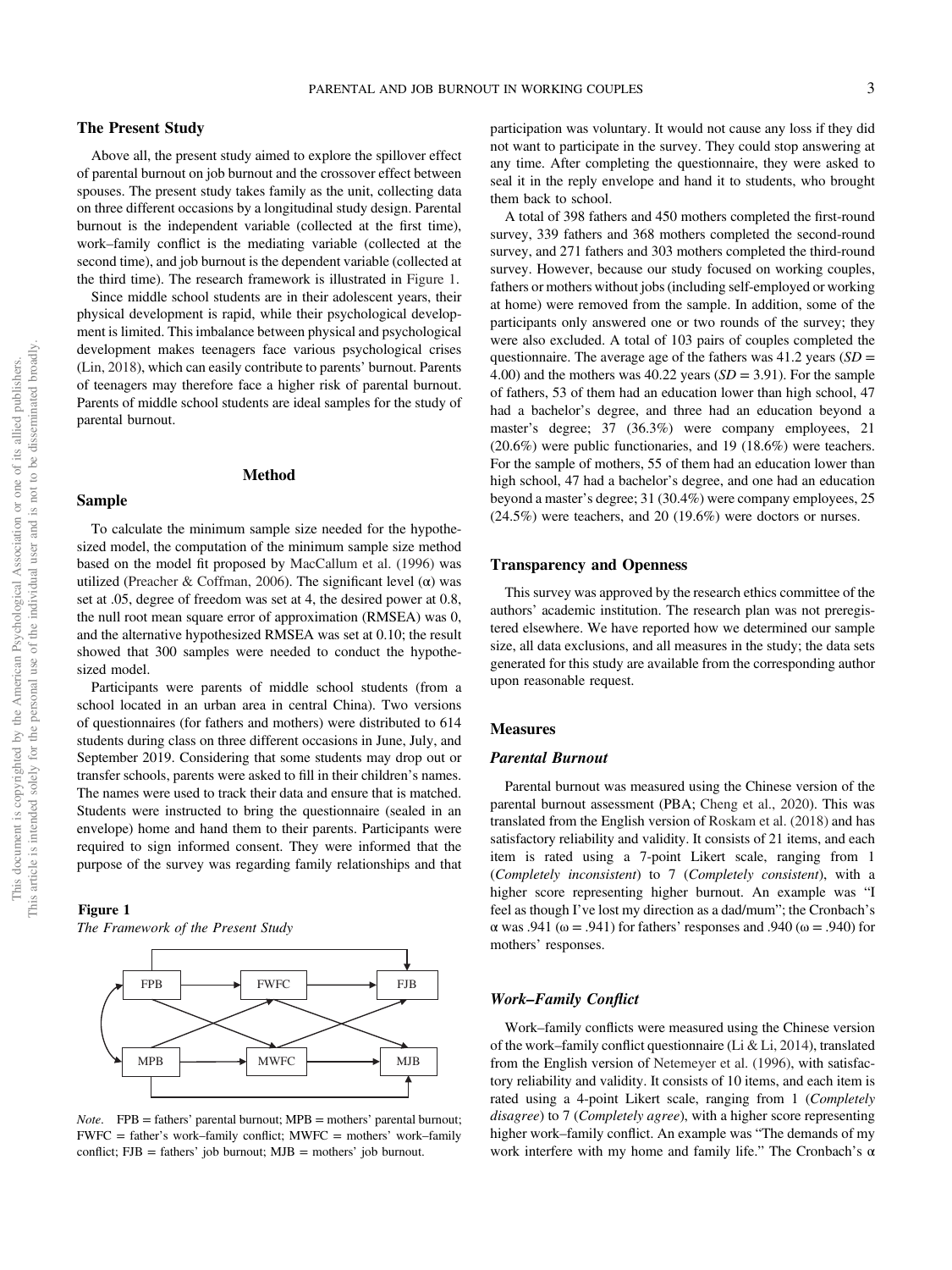was .852 ( $\omega = .852$ ) for fathers' responses and .869 ( $\omega = .869$ ) for mothers' responses.

### $J_{\nu}$ ob  $B_{\nu}$

Job burnout was measured using the emotional exhaustion factor of the Chinese Maslach Burnout Inventory (Li, 2005). The emotional exhaustion factor was considered as the core concept of job burnout and has represented job burnout in some prior studies (Schaufeli, 2017). This measurement consisted of five items, each rated using a 7-point Likert scale, ranging from 1 (Completely inconsistent) to 7 (Completely consistent), with a higher score representing higher burnout. An example was "I feel burned out from my work"; the Cronbach's  $\alpha$  was .806 ( $\omega$  = .808) for fathers' responses and .818 ( $\omega = .821$ ) for mothers' responses.

### Demographic Variables

Demographic items, including parents' age, occupation, education level, and child's gender and age, were recorded.

### Data Analysis

Data were analyzed using SPSS 23.0 and AMOS 23.0. First, Welch's test was conducted to examine the differences between participants who dropped out and those who did not. Second, independent sample t-tests were conducted for all measurements between fathers and mothers. Third, descriptive statistics and correlation analysis were used to preliminarily examine the correlations between parental burnout, work–family conflict, and job burnout. Fourth, the APIM was conducted to analyze the dyadic relationship between parental and job burnout among working couples. Bootstrapping was conducted to examine the mediation effects of work–family conflict (nonparametric sampling method was used to resample the data,  $n = 5,000$ ; bias-corrected bootstrapping was used to calculate the 95% confidence interval [CI]). As the loss rate was higher than expected, a power analysis was conducted after the model analysis. Fifth, the supplemental analysis of a series of multigroup structural equation modeling (SEM) was conducted to examine the differences between fathers and mothers.

### Result

### Preprocessing the Data

As some participants did not have jobs (self-employed or working at home were removed from the data set), and some remaining participants failed to complete all the questionnaires, the missing data analysis was conducted. Most of the unanswered questionnaires were blank, and the data were considered missing at completely random. Therefore, the answers with missing data were removed from the data set. Welch's test was conducted between the stored and removed data groups. There were no significant differences between the children's age ( $t = -0.35$ ,  $df = 213.07$ ,  $p = .73$ ), gender  $(t = -0.36, df = 145.15, p = .72)$ , parents' age (fathers:  $t = 1.32, df =$ 164.46,  $p = .19$ ; mothers:  $t = -1.29$ ,  $df = 154.98$ ,  $p = .20$ ), or education level (fathers:  $t = 1.44$ ,  $df = 159.41$ ,  $p = .15$ ; mothers:  $t =$ 0.39,  $df = 241.05$ ,  $p = .70$ ). Furthermore, the Bayesian imputation method was used to create a complete data set (10 times the original data set). The goodness of model fit, the regression weights, and the mediation effects of the removed data set and imputed data set did not change meaningfully. These results suggest that removing incomplete questionnaires did not significantly bias our results.

When we checked the distribution of the data, parental burnout scores did not show normal distribution (for fathers' parental burnout, skewness  $= 2.65$ , and kurtosis  $= 9.31$ ; for mothers' parental burnout, skewness  $= 2.09$ , and kurtosis  $= 5.67$ ). In accordance with prior studies (e.g., Mikolajczak & Roskam, 2018), the scores were normalized by log transformations (for fathers' parental burnout, skewness  $= 1.19$ , and kurtosis  $= 1.60$ ; for mothers' parental burnout, skewness =  $0.85$ , and kurtosis =  $0.51$ ). When the correlation analysis was conducted with the transformed scores, there were no significant differences between the results of the transformed scores and the original ones; therefore, the results of the original scores were reported.

### Descriptive Statistics and Correlation Analysis

Descriptive statistics and correlation matrix are listed in Table 1. Owing to the differences in gender roles existing in China, the independent sample t-tests were conducted with all measurements between the samples of fathers and mothers. The result showed that the level of parental burnout was different between them  $(t = -3.08$ ,  $df = 324$ ,  $p = .02$ ,  $d = -0.17$ ), which suggested mothers ( $M = 1.78$ ,  $SD = 0.98$ ) reported higher levels of parental burnout than fathers  $(M = 1.62, SD = 0.86)$ , and the level of work–family conflict was different between fathers and mothers ( $t = 2.07$ ,  $df = 264$ ,  $p = .04$ ,  $d = 0.14$ ; fathers ( $M = 2.06$ ,  $SD = 0.68$ ) reported higher levels of work–family conflict than mothers ( $M = 1.97$ ,  $SD = 0.64$ ). However, there were no significant differences between fathers and mothers regarding job burnout ( $t = -1.14$ ,  $df = 239$ ,  $p = .25$ ,  $d = -0.07$ ). The demographic variables were not correlated with job burnout. Further, controlling for too many variables would have decreased the overall analytical power (Becker, 2005). Therefore, these variables were excluded from the subsequent analyses.

### The Actor–Partner Interdependence Model

According to the recommended analysis strategy of Kenny and Ledermann (2010) and Ledermann et al. (2011), the hypothesized APIM analysis was conducted with parental burnout as an independent variable, work–family conflict as a mediation variable, and job burnout as the dependent variable. First, the saturated distinguishable model with all the effects was estimated, and the estimates were presented in [Table 2.](#page-6-0)

Second, the indistinguishability of the effect was examined by constraining the fathers' and mothers' actor effects and partner effects to be equal. Moreover, the model goodness of fit was significantly different from the prior saturated distinguishable model  $(\Delta \chi^2 = 45.45, \Delta df = 6, p < .001)$ , indicating that the data were distinguishable dyads (Kenny & Ledermann, 2010). Third, the k parameter and its CI were calculated. Since all the standardized coefficients of the actor effect were above 0.10 (Kenny & Ledermann, 2010), the six  $k$  parameters were estimated. Six phantom variables were added to the original saturated model (Figure 2). The result showed that  $k_{a1}$  ( $P_{a1} \rightarrow$  FWFC) = -.29, 95% CI [-.79, .17], which suggests that the actor effect was larger than the partner effect regarding fathers' work family conflict;  $k_{a2}$  ( $P_{a2} \rightarrow$  MWFC) = 2.46, 95% CI [.75, 16.57], which indicates that the partner effect was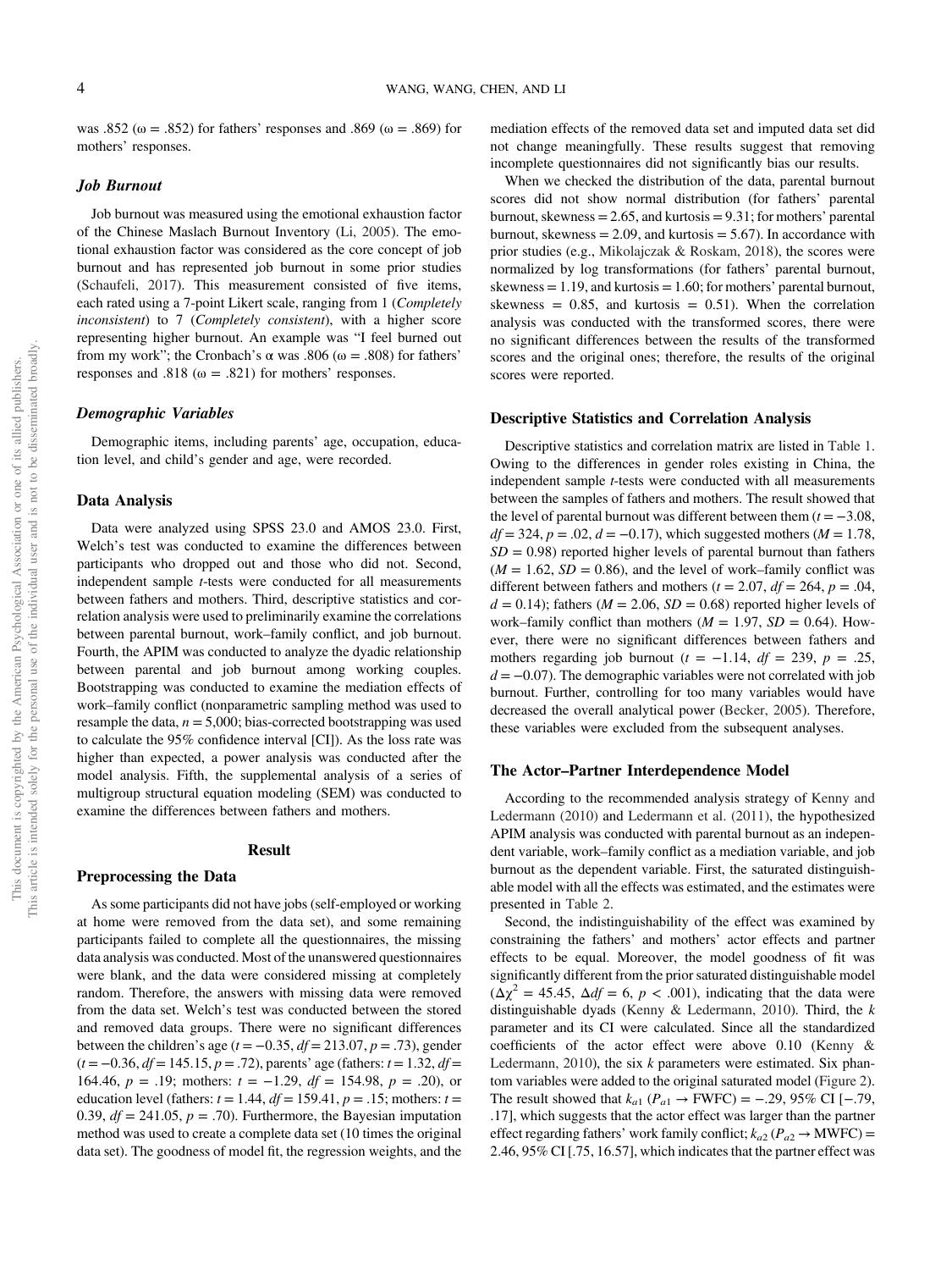<span id="page-6-0"></span>Table 1 The Descriptive Statistics and Correlation Matrix of Each Variable

| Variable | M     | SD   |         | 2   | 3        | 4        |           | 6         |           | 8        | 9        |
|----------|-------|------|---------|-----|----------|----------|-----------|-----------|-----------|----------|----------|
| 1. GOC   | 1.49  | 0.50 |         |     |          |          |           |           |           |          |          |
| 2. AOC   | 13.83 | 0.79 | $-.07$  |     |          |          |           |           |           |          |          |
| 3. AOF   | 41.99 | 4.38 | $-.02$  | .00 |          |          |           |           |           |          |          |
| 4. AOM   | 40.88 | 4.13 | .03     | .00 | $.84***$ |          |           |           |           |          |          |
| 5. FPB   | 1.64  | 0.87 | $-.05$  | .00 | .01      | .03      |           |           |           |          |          |
| 6. MPB   | 1.79  | 0.96 | $-.07$  | .02 | .08      | $.13***$ | $.49***$  |           |           |          |          |
| 7. FWFC  | 2.08  | 0.69 | $-.13*$ | .04 | $-.05$   | $-.09$   | $.23***$  | $.12^{+}$ |           |          |          |
| 8. MWFC  | 2.00  | 0.65 | $-.03$  | .03 | $-.01$   | $-.01$   | $.12^{+}$ | $.19***$  | $.41***$  |          |          |
| 9. FJB   | 3.00  | 1.43 | $-.08$  | .06 | $-.04$   | $-.08$   | $.20**$   | $.31***$  | $.21***$  | $.36***$ |          |
| 10. MJB  | 3.04  | 1.45 | $-.14*$ | .09 | $-.02$   | $-.01$   | $.13+$    | $.29***$  | $.14^{+}$ | $.29***$ | $.53***$ |

*Note.* GOC = gender of children; AOC = age of children; AOF = age of fathers; AOM = age of mothers; FPB = fathers' parental burnout; MPB = mothers' parental burnout; FWFC = father's work–family conflict; MWFC = mothers' work–family conflict; FJB = fathers' job burnout; MJB = mothers' job burnout. + p < .05. \*\* p < .01.

about 2.5 times larger than the actor effect regarding mothers' work– family conflict;  $k_{b1}$  ( $P_{b1}$  → FJB) = -.28, 95% CI [.14, .42], which shows that the actor effect was larger than the partner effect regarding fathers' job burnout;  $k_{b2}$  ( $P_{b2} \rightarrow$  MJB) = .06, 95% CI [−.12, .23], which suggests that the actor effect was larger than the partner effect regarding mothers' job burnout;  $kc'_{1} (P_{c'1} \rightarrow FJB) =$ .12, 95% CI [−.02, .27], which demonstrates that the actor effect was larger than the partner effect regarding fathers' job burnout; and  $k_{c'2}$  $(P_{c'2} \rightarrow FJB) = .07,95\% \text{ CI}$  [-.10, .24], which shows that the actor effect was larger than the partner effect regarding mothers' job burnout.

Furthermore, to simplify the model, the nonsignificant path was removed from the model; the result was shown in Figure 3. A post hoc power analysis was conducted to examine the statistical power of the model (Preacher & Coffman, 2006), and the result showed a medium power of the model (power = .33).

As shown, fathers' parental burnout had a direct effect on job burnout (β = .14, *p* < .01) and work–family conflict (β = .24, *p* < .01). Father's work–family conflict was positively related to job burnout (β = .13, *p* < .01). The relationship between fathers' parental and job burnout was mediated by his work–family conflict,

Table 2 Effect Estimates for Saturated Distinguishable Model

| Effect                | Estimate | SE    | р      | Standard estimate |
|-----------------------|----------|-------|--------|-------------------|
| $FWFC \leftarrow FPB$ | 0.310    | 0.064 | < 0.01 | .286              |
| $MWFC \leftarrow MPB$ | 0.092    | 0.041 | .025   | .131              |
| $MWFC \leftarrow FPB$ | 0.226    | 0.057 | < 0.01 | .232              |
| $FWFC \leftarrow MPB$ | $-0.090$ | 0.046 | .050   | $-.116$           |
| $FJB \leftarrow FWFC$ | 0.229    | 0.115 | .045   | .103              |
| $FIB \leftarrow FPB$  | 0.757    | 0.129 | < 0.01 | .312              |
| $MIB \leftarrow MWFC$ | 0.626    | 0.140 | < 0.01 | .262              |
| $MJB \leftarrow MPB$  | 0.179    | 0.098 | .068   | .107              |
| $MIB \leftarrow FPB$  | 0.155    | 0.140 | .267   | .067              |
| $FJB \leftarrow MPB$  | 0.213    | 0.090 | .018   | .122              |
| $MIB \leftarrow FWFC$ | 0.137    | 0.125 | .272   | .064              |
| $EIB \leftarrow MWFC$ | 0.684    | 0.129 | < 0.01 | .275              |

*Note.* FWFC = father's work–family conflict; FPB = fathers' parental burnout; MWFC = mothers' work–family conflict; MPB = mothers' parental burnout;  $FJB = father's' job burnout; MJB = mother's' job burnout.$ 

and the indirect effect was significant (indirect effect = .100,  $SE =$ .065,  $p < .05$ , 95% CI [.004, .283]). In addition, mothers' parental burnout had a direct effect on job burnout (β = .22,  $p < .01$ ) and work–family conflict ( $\beta = .15$ ,  $p < .01$ ). Mothers' work–family conflict was positively related to job burnout (β = .16,  $p < .01$ ). The relationship between mothers' parental and job burnout was mediated by her work–family conflict, and the indirect effect was significant (indirect effect = .065,  $SE = .053$ ,  $p < .05$ , 95% CI [.002, .245]).

Furthermore, fathers' parental burnout was significantly related to mothers' work–family conflict ( $\beta = .10, p < .01$ ). The relationship between fathers' parental burnout and mothers' job burnout was mediated by mothers' work–family conflict; the indirect effect was significant (indirect effect = .121,  $SE = .088$ ,  $p < .05$ , 95% CI [.001, .366]). Mothers' parental burnout had a direct effect on fathers' job burnout (β = .25, *p* < .01).

### Supplemental Analysis

Owing to the relative low power of APIM, supplemental analyses of a series of multigroup SEM were conducted. Parental burnout was set as an independent variable, work–family conflict as mediating variable, and job burnout as the dependent variable. The effects of father/mother on himself/herself were examined; three variables were from the same participant, and the results are shown in [Figure 4.](#page-8-0)

The results show the same pattern with the actor effect of APIM, in which parental burnout had a direct effect on their own job burnout (for total sample: β = .20, *p* < .01; for fathers: β = .23, *p* < .01; for mothers:  $\beta = .18$ ,  $p < .01$ ) and work–family conflict (for total sample:  $\beta = .23$ ,  $p < .01$ ; for fathers:  $\beta = .27$ ,  $p < .01$ ; for mothers:  $\beta = .21, p < .01$ ). Work–family conflict was positively related to their own job burnout (β = .21,  $p < .01$ ; for fathers: β = .16,  $p < .05$ ; for mothers: β = .25, p < .01). In addition, there was no gender difference of regression coefficient (for PB  $\rightarrow$  JB:  $t = 0.96$ ,  $p = .34$ ; for PB → WFC:  $t = 0.97$ ,  $p = .33$ ; for WFC → JB:  $t = -1.11$ ,  $p = .27$ ).

Then, the effects of father/mothers' parental burnout on his/her spouse were examined. Specifically, respondents of work–family conflict and job burnout were spouses of the respondents of parental burnout. The results generally showed the same pattern with the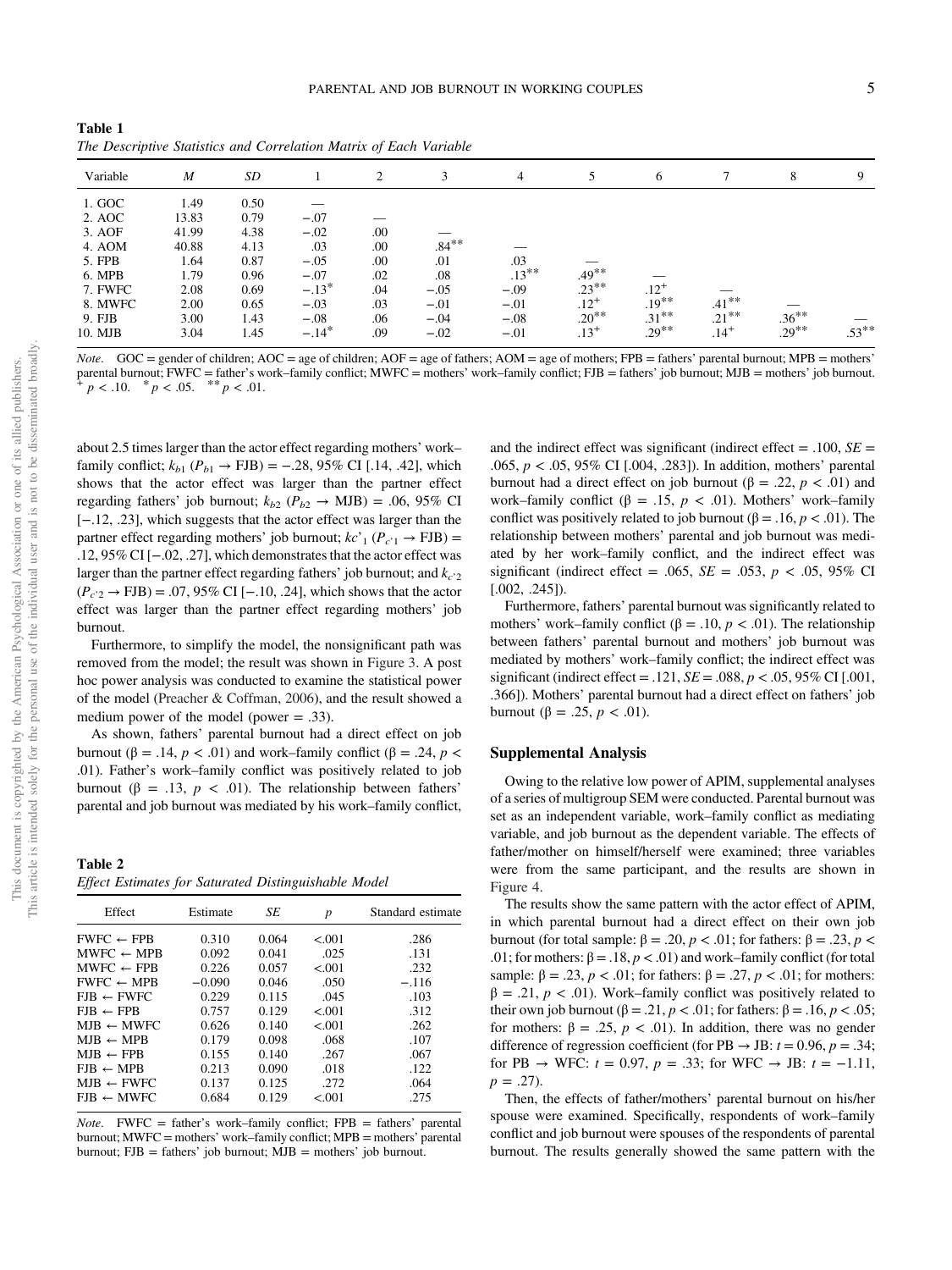

The Sketch Map of Actor–Partner Interdependence Mediation Model

*Note.*  $FPB =$  fathers' parental burnout;  $MPB =$  mothers' parental burnout;  $FWFC =$  father's work– family conflict; MWFC = mothers' work–family conflict;  $FJB =$  fathers' job burnout; MJB = mothers' job burnout. See the online article for the color version of this figure.

partner effect of APIM, in which mothers' parental burnout showed a direct positive relation with mothers' job burnout (β = .31,  $p$  < .01), and mothers' parental burnout did not relate with fathers' work–family conflict significantly ( $\beta = .01$ , *ns*). However, fathers' parental burnout showed a marginally significant effect on their spouses' work conflict ( $\beta = .14$ ,  $p < .10$ ). In addition, there was no gender difference (for PB  $\rightarrow$  JB:  $t = -1.29$ ,  $p = .20$ ; for PB  $\rightarrow$  WFC:  $t = 1.45$ ,  $p = .15$ ; for WFC  $\rightarrow$  JB:  $t = 0.47$ ,  $p = .64$ ).

Figure 2

#### **Discussion**

In the literature on industrial and organizational psychology, the effects of family domains on the work domain have been less studied than the effects of the work domain on the family domain. However, some studies showed that the effects of the family domain on the

### Figure 3

This document is copyrighted by the American Psychological Association or one of its allied publishers. This article is intended solely for the personal use of the individual user and is not to be disseminated broadly.

This article is intended solely for the personal use of the individual user and is not to be disseminated broadly This document is copyrighted by the American Psychological Association or one of its allied publishers.

The Result of Actor–Partner Interdependence Model



*Note.* FWFC = father's work–family conflict;  $MWFC =$  mothers' work– family conflict;  $FJB =$  fathers' job burnout;  $MJB =$  mothers' job burnout;  $GFI = goodness-of-fit index$ ;  $CFI = comparative fit index$ ;  $RMSEA = root$ mean square error of apprximation; SRMR = standardized root mean square residual. The covariance of FWFC and MWFC, FJB, and MJB was not present in the figure.  $\chi^2 = 67.38$ ,  $df = 4$ ,  $p < .001$ , GFI = .996, CFI = .989,  $RMSEA = .053$ ,  $SRMR = .02$ .

work domain may be stronger than vice versa (Wang et al., 2021). Especially in Chinese culture, people may emphasize their family role more than others. According to the 2012 Chinese Workplace Balance Index Research Report, more than half of the post-1990s generation prioritized family over work. In addition, some researchers indicated that the ultimate function of marriage is to execute the cultural assignment of continuing the vertical lineage of family and clan (Lu & Lin, 1998), indicating that parents may be more concerned about their descendants (Liu & Wu, 2018). Therefore, they may emphasize their parenting role more than others (e.g., working, spouse, etc.), and their parenting experience may have an important effect on their job experience. Based on the APIM, this study aimed to examine the effect of parental burnout on job burnout and the mediation effect of work–family conflict; the results generally supported the hypnotized model.

Mothers' parental burnout was higher than fathers', which is in line with prior studies (Roskam & Mikolajczak, 2020). In China, although a growing number of fathers are involved in parenting activities, mothers are still mainly responsible for parenting children and are more involved in parenting activities than fathers (Zhang, 2010). Therefore, mothers may experience more pressure and burnout in their interactions with their children. However, the level of job burnout did not show significant differences between couples. These results suggest that in the dual-earner family, mothers may be at risk of experiencing a higher level of total burnout from family and work areas.

The model analysis showed that the actor effect of parental burnout and job burnout existed in both fathers and mothers. Several prior studies have focused on the effects of work-related stress on other areas; for instance, Dacey (2019) indicated that feelings of burnout at work can lead to feelings of burnout in one's relationship. Hall et al. (2010) indicated that work-related stress interacts with one's family or significant others and negatively affects their family life. Few studies have examined the effects of family-related stress on work (Aryee, 1992; Hammer & Zimmerman, 2011). The present study provides new evidence in the literature on the spillover effect of burnout. Specifically, it examined the direct effect of parental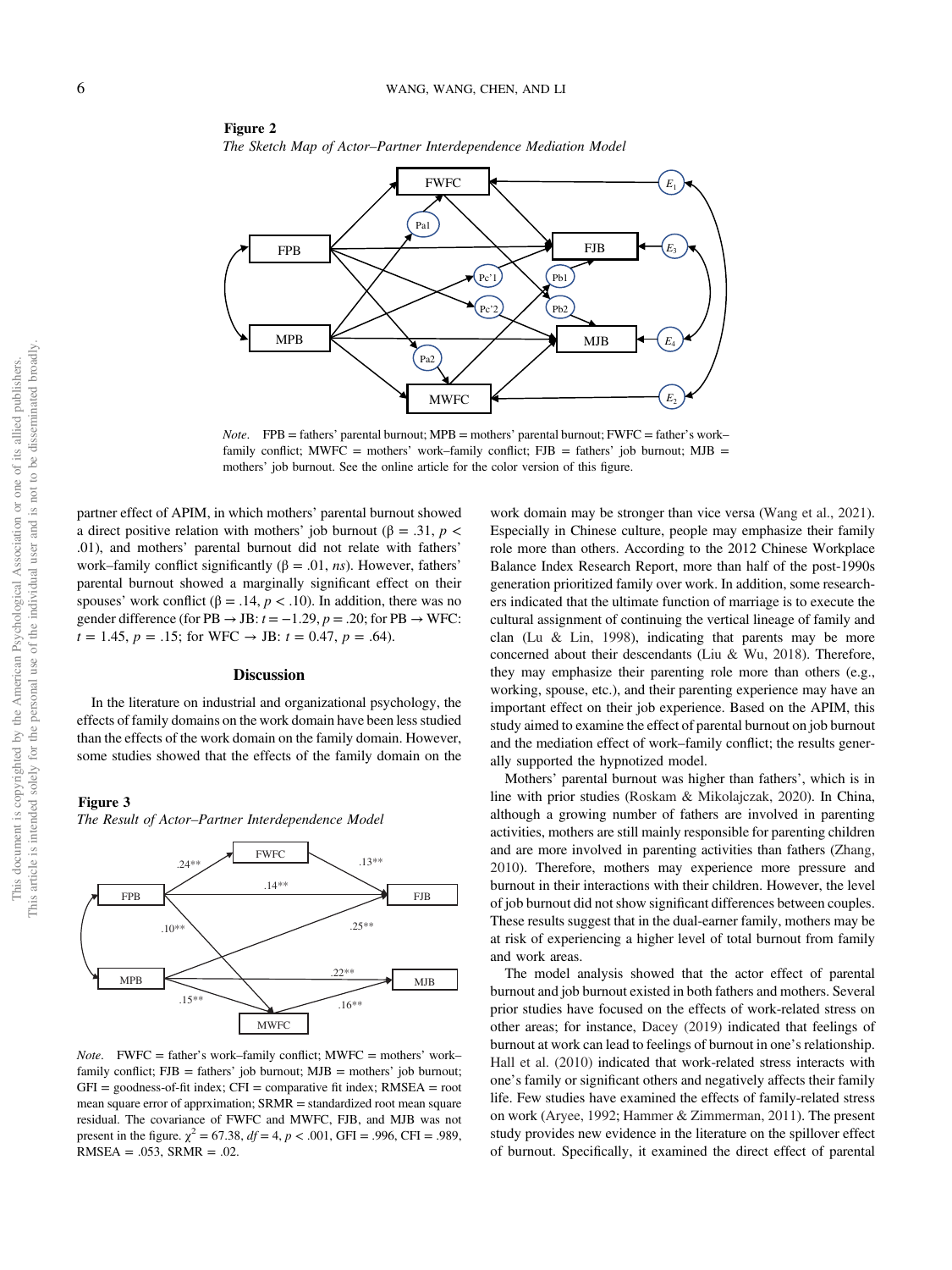<span id="page-8-0"></span>



Note. SEM = structural equation modeling. The number outside of brackets shows the results of the total sample  $(N = 355)$ , and that inside the brackets shows the results of father ( $n = 160$ ) and mother ( $n = 195$ ).

burnout on job performance. It provided empirical support that work is a means to obtain material and cultural demand, and job burnout may stem from the lack of resources in life. Future research could conduct from a comprehensive perspective to explore the relationship between couple burnout and parental burnout from family areas, job burnout from work areas, and academic burnout in children's developmental areas.

The model analysis showed that the actor effects of the mediation were also significant, in which the relationship between parental burnout and job burnout was mediated by work–family conflict. Under the work–family conflict model (Carlson et al., 2000), demands from both work and home are incompatible, and participation in one of those roles is made more difficult by participating in the other. Bolger et al. (1989) found that couples could bring their stress home with them; therefore, arguments occurred more at home than at work. Similarly, the results of Meeussen and Van Laar (2018) showed that work–family conflict is one of the bridges connected to family factors and the workplace. Although existing studies have shown that job burnout may affect family experience through work–family conflict (Carlson et al., 2000), the results of this study show that parental burnout experienced in families may also affect job burnout through work–family conflict. However, whether the results could only be supported in China or whether it could be replicated in other cultures needs further exploration.

Partner effects of fathers' parental burnout on mothers' work– family conflict and mothers' parental burnout on fathers' job burnout were significant. In addition, the mediation effect of mothers' work–family conflict on the relationship between fathers' parental burnout and mothers' job burnout was also significant. In brief, parental burnout in working couples could affect others' job burnout directly or indirectly. Prior work focused on the crossover of job burnout from husbands to wives (Bakker et al., 2005). In this study, in the family area, the effects of wives' and husbands' parental burnout on others' job burnout are equally important. One possible explanation for this result may be that fathers are less involved in parenting activities (Zhang, 2010). When a father experiences burnout in parenting, he may pull himself out of parenting activities. Hence, mothers have to increase their parenting activities. Therefore, a high level of fathers' parental burnout may trigger higher levels of work–family conflict. On the contrary, since mothers may attribute higher importance to the family role and lower importance to the work role (Cinamon & Rich, 2002), when a mother experiences burnout in parenting, she may regard the parenting or other housework as her primary responsibility, and undertake more parenting activities. Therefore, the father's domestic

work and work–family conflict would not increase. However, mood changes, shifts in activities, or other distress of mothers may easily be perceived by their partners (Bakker et al., 2005). Therefore, mothers' parental burnout can easily transmit to fathers and result in a spillover effect on fathers' parental burnout and a crossover effect on fathers' job burnout. Further research is needed to explore whether this assumption could be supported.

### Theoretical and Practical Implications

This study contributes to the theoretical and practical literature in the following aspects. First, it provided new evidence that burnout is a context-free phenomenon, suggesting that burnout could occur in all areas that people deem important (Pines & Aronson, 1988). It further discussed the relationship between different types of burnout, enriching the connotation and denotation of burnout studies. Second, although existing work has discussed the spillover effect of job burnout on other life spheres, only a few have examined the relationship between different types of burnouts. To the best of our knowledge, only two studies have explored the relationship between job burnout and couple burnout (Dacey, 2019; Pines et al., 2011). Therefore, the present study built a bridge between parental burnout and job burnout, increasing our knowledge of the consequences of parental burnout and the antecedents of job burnout. Third, this study discussed the spillover effect of family on work area and the crossover effect of working couples simultaneously. Previous studies have mainly focused on the spillover effect of job burnout on other life spheres (Burke & Greenglass, 2001) and the crossover effects of husbands' job burnout on wives (Bakker et al., 2005). The results not only supported the effects of family on work area but also found that the influence of wives on husbands was also important in the family area. Their relationship was connected by work–family conflict.

From a practical perspective, the results of the present work revealed that the negative experiences from family and the workplace are closely related and inseparable. The burnout symptoms could transfer from one area and can affect others directly or indirectly. When dealing with family or work problems, individuals or organizations should focus on a broader perspective and pay attention to the balance of family and work areas to avoid conflict between them.

### Limitation and Future Direction

Although our findings may improve the current understanding of parental burnout, some limitations still need to be noted.

First, the sample of the present study comprised parents of middle school students. Although parents of middle school students are ideal samples for the study of parental burnout, parental burnout may not only occur among parents of adolescents. Future studies should therefore collect data from a broader sample, including parents of children and adolescents of different ages. Second, the present study adopted a time-lagged design instead of the multiwave design, which limited us to control the same variable as the last time. In addition, since July and August were summer vacations, making it difficult for us to collect data at equal intervals, the unbalanced time period of data collecting may also bias our result. Future studies should adopt a more rigorous design to collect all the variables in each time period for estimating the robustness of the results of the present study. Third, because we could not distribute the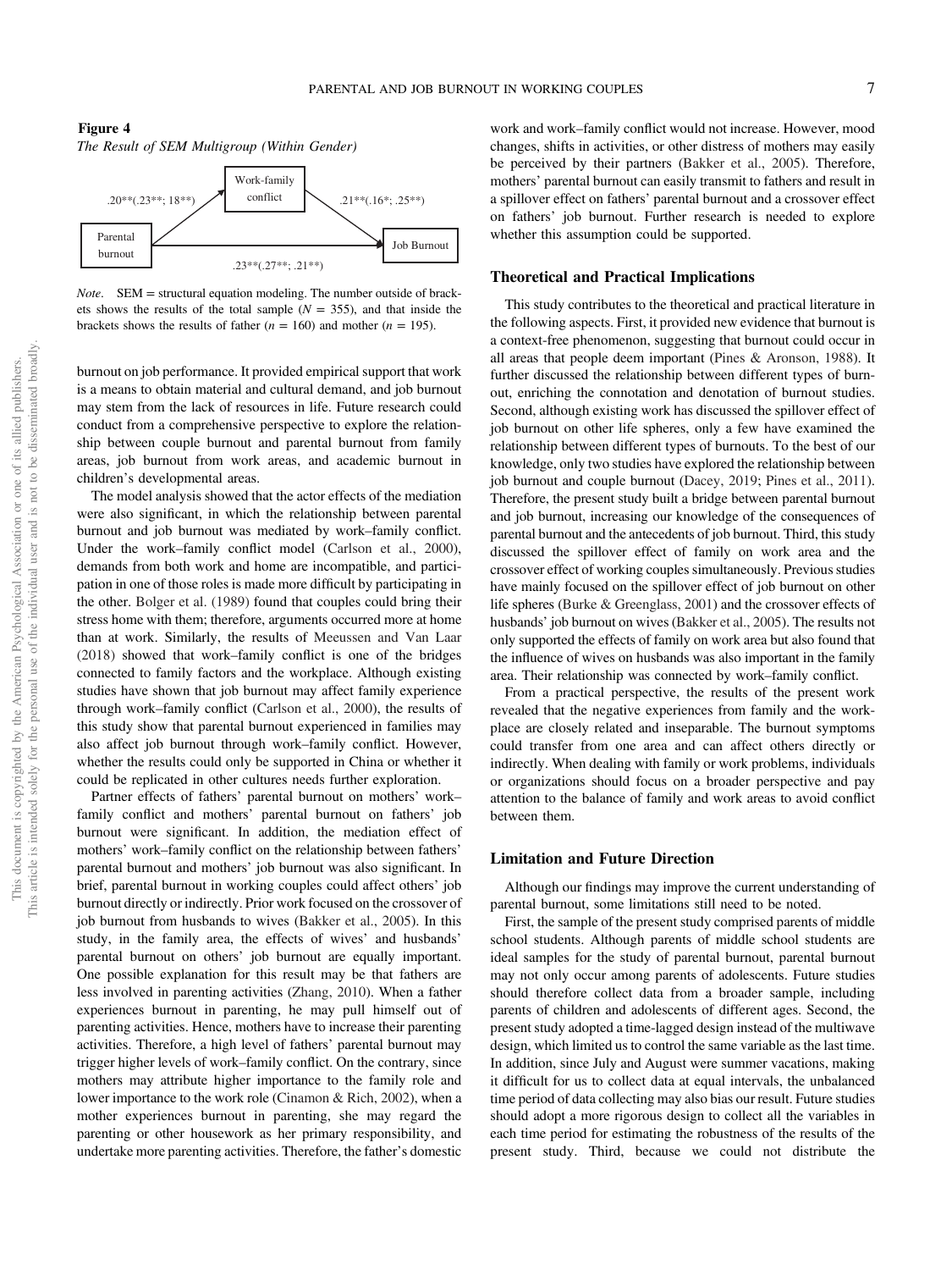questionnaire directly to the dual-earner families, the questionnaires were distributed to all students. The data set included some nondualearner answers, increasing missing data. We compared the demographic information of missing data with the retained data, then imputed the missing data and compared the results. Furthermore, the supplemental multigroup SEM was conducted, and the result was relatively robust. Future research still needs a more rigorous design to ensure a larger sample and reduce the occurrence of missing values. Fourth, in line with prior studies (Wang et al., 2021), the present study discussed the impact of parental burnout on job burnout. However, work and family are two inseparable spheres, and parental burnout and job burnout may have a bidirectional and negative spiral impact on each other. The relationship between the two types of burnout needs to be further clarified and investigated.

#### Conclusion

The present study makes a significant contribution in understanding the relationship between parental burnout and job burnout. The spillover effect of family area on job area and the crossover effect between spouses has rarely been studied in the same study. Family unit data with a time-lagged design and the APIM were used to address this gap in the literature. Our findings show that the actor effects of parental burnout on job burnout were significant in both fathers' and mothers' samples, and the mediation effects were also significant. The findings provide support for the work–home resources model by documenting that lack of resources at home potentially increases work–family conflict and results in job burnout. Further, the partner effects were also significant in terms of the direct or indirect effect of parents' parental burnout on job burnout, which supported that the crossover effects were present in both fathers' and mothers' samples. When dealing with family or work problems, individuals should consider the overall situation and not separate the two areas.

### References

- Aryee, S. (1992). Antecedents and outcomes of work-family conflict among married professional women: Evidence from Singapore. Human Relations, 45(8), 813–837. <https://doi.org/10.1177/001872679204500804>
- Awa, W. L., Plaumann, M., & Walter, U. (2010). Burnout prevention: A review of intervention programs. Patient Education and Counseling, 78(2), 184–190. <https://doi.org/10.1016/j.pec.2009.04.008>
- Bakker, A. B., Demerouti, E., & Schaufeli, W. B. (2005). The crossover of burnout and work engagement among working couples. Human Relations, 58(5), 661–689. <https://doi.org/10.1177/0018726705055967>
- Becker, T. E. (2005). Potential problems in the statistical control of variables in organizational research: A qualitative analysis with recommendations. Organizational Research Methods, 8(3), 274–289. [https://doi.org/10](https://doi.org/10.1177/1094428105278021) [.1177/1094428105278021](https://doi.org/10.1177/1094428105278021)
- Bolger, N., DeLongis, A., Kessler, R. C., & Wethington, E. (1989). The contagion of stress across multiple roles. Journal of Marriage and Family, 51(1), 175–183. <https://doi.org/10.2307/352378>
- Burke, R. J., & Greenglass, E. R. (2001). Hospital restructuring, work-family conflict and psychological burnout among nursing staff. Psychological Heath, 16(5), 583–594. <https://doi.org/10.1080/08870440108405528>
- Carlson, D. S., Kacmar, K. M., & Williams, L. J. (2000). Construction and initial validation of a multidimensional measure of work–family conflict. Journal of Vocational Behavior, 56(2), 249–276. [https://doi.org/10.1006/](https://doi.org/10.1006/jvbe.1999.1713) [jvbe.1999.1713](https://doi.org/10.1006/jvbe.1999.1713)
- Cheng, H., Wang, W., Wang, S., Li, Y., Liu, X., & Li, Y. (2020). Validation of a Chinese version of the parental burnout assessment. Frontiers in Psychology, 11, Article 321. <https://doi.org/10.3389/fpsyg.2020.00321>
- Cinamon, R. G., & Rich, Y. (2002). Gender differences in the importance of work and family roles: Implications for work–family conflict. Sex Roles, 47(11), 531–541. <https://doi.org/10.1023/A:1022021804846>
- Cook, W. L., & Kenny, D. A. (2005). The actor-partner interdependence model: A model of bidirectional effects in developmental studies. International Journal of Behavioral Development, 29(2), 101–109. [https://](https://doi.org/10.1080/01650250444000405) [doi.org/10.1080/01650250444000405](https://doi.org/10.1080/01650250444000405)
- Dacey, E. (2019). Work-family conflict, job burnout, and couple burnout in high-stress occupations [Doctoral dissertation]. Walden University.
- Freudenberger, H. J. (1974). Staff burn-out. Journal of Social Issues, 30(1), 159–165. <https://doi.org/10.1111/j.1540-4560.1974.tb00706.x>
- Hall, G. B., Dollard, M. F., Tuckey, M. R., Winefield, A. H., & Thompson, B. M. (2010). Job demands, work–family conflict, and emotional exhaustion in police officers: A longitudinal test of competing theories. Journal of Occupational and Organizational Psychology, 83(1), 237–250. [https://](https://doi.org/10.1348/096317908X401723) [doi.org/10.1348/096317908X401723](https://doi.org/10.1348/096317908X401723)
- Hammer, L. B., & Zimmerman, K. L. (2011). Quality of work life. In S. Zedeck (Ed.), APA handbook of industrial and organizational psychology, Vol. 3. Maintaining, expanding, and contracting the organization (pp. 399–431). American Psychological Association. [https://doi.org/10.1037/](https://doi.org/10.1037/12171-011) [12171-011](https://doi.org/10.1037/12171-011)
- Hobfoll, S. E. (1989). Conservation of resources: A new attempt at conceptualizing stress. American Psychologist, 44(3), 513–524. [https://doi.org/](https://doi.org/10.1037/0003-066X.44.3.513) [10.1037/0003-066X.44.3.513](https://doi.org/10.1037/0003-066X.44.3.513)
- Kayaalp, A., Page, K. J., & Rospenda, K. M. (2021). Caregiver burden, work-family conflict, family-work conflict, and mental health of caregivers: A mediational longitudinal study. Work and Stress, 35(3), 217– 240. <https://doi.org/10.1080/02678373.2020.1832609>
- Kenny, D. A., & Ledermann, T. (2010). Detecting, measuring, and testing dyadic patterns in the actor–partner interdependence model. Journal of Family Psychology, 24(3), 359–366. <https://doi.org/10.1037/a0019651>
- Ko, K., & Hwang, W. (2021). Association between job demands and fathers' involvement between single-income and dual-income families: The mediating role of work to family conflict. Journal of Social Service Research, 47(4), 553–564. <https://doi.org/10.1080/01488376.2020.1850605>
- Ledermann, T., Macho, S., & Kenny, D. A. (2011). Assessing mediation in dyadic data using the actor-partner interdependence model. Structural Equation Modeling, 18(4), 595–612. <https://doi.org/10.1080/10705511.2011.607099>
- Li, Y. (2005). Job burnout and its measurement. Psychological Science, 26(3), 556–557 (in Chinese). [https://doi.org/10.3969/j.issn.1671-6981](https://doi.org/10.3969/j.issn.1671-6981.2003.03.058) [.2003.03.058](https://doi.org/10.3969/j.issn.1671-6981.2003.03.058)
- Li, Y., & Li, Y. (2014). Occupation health psychology: The study of localization. China Science and Technology Press (in Chinese).
- Lin, C. (2018). Developmental psychology. People's Education Press (in Chinese).
- Liu, C., & Wu, X. C. (2018). Dyadic effects of marital satisfaction on coparenting in Chinese families: Based on the actor-partner interdependence model. International Journal of Psychology, 53(3), 210-217. <https://doi.org/10.1002/ijop.12274>
- Lu, L., & Lin, Y. (1998). Family roles and happiness in adulthood. Personality and Individual Differences, 25(2), 195–207. [https://doi.org/](https://doi.org/10.1016/S0191-8869(98)00009-9) [10.1016/S0191-8869\(98\)00009-9](https://doi.org/10.1016/S0191-8869(98)00009-9)
- Lukeš, M., Feldmann, M., & Vegetti, F. (2019). Work values and the value of work: Different implications for young adults' self-employment in Europe. The Annals of the American Academy of Political and Social Science, 682(1), 156–171. <https://doi.org/10.1177/0002716219828976>
- MacCallum, R. C., Browne, M. W., & Sugawara, H. M. (1996). Power analysis and determination of sample size for covariance structure modeling. Psychological Methods, 1(2), 130–149. [https://doi.org/10.1037/1082-](https://doi.org/10.1037/1082-989X.1.2.130) [989X.1.2.130](https://doi.org/10.1037/1082-989X.1.2.130)